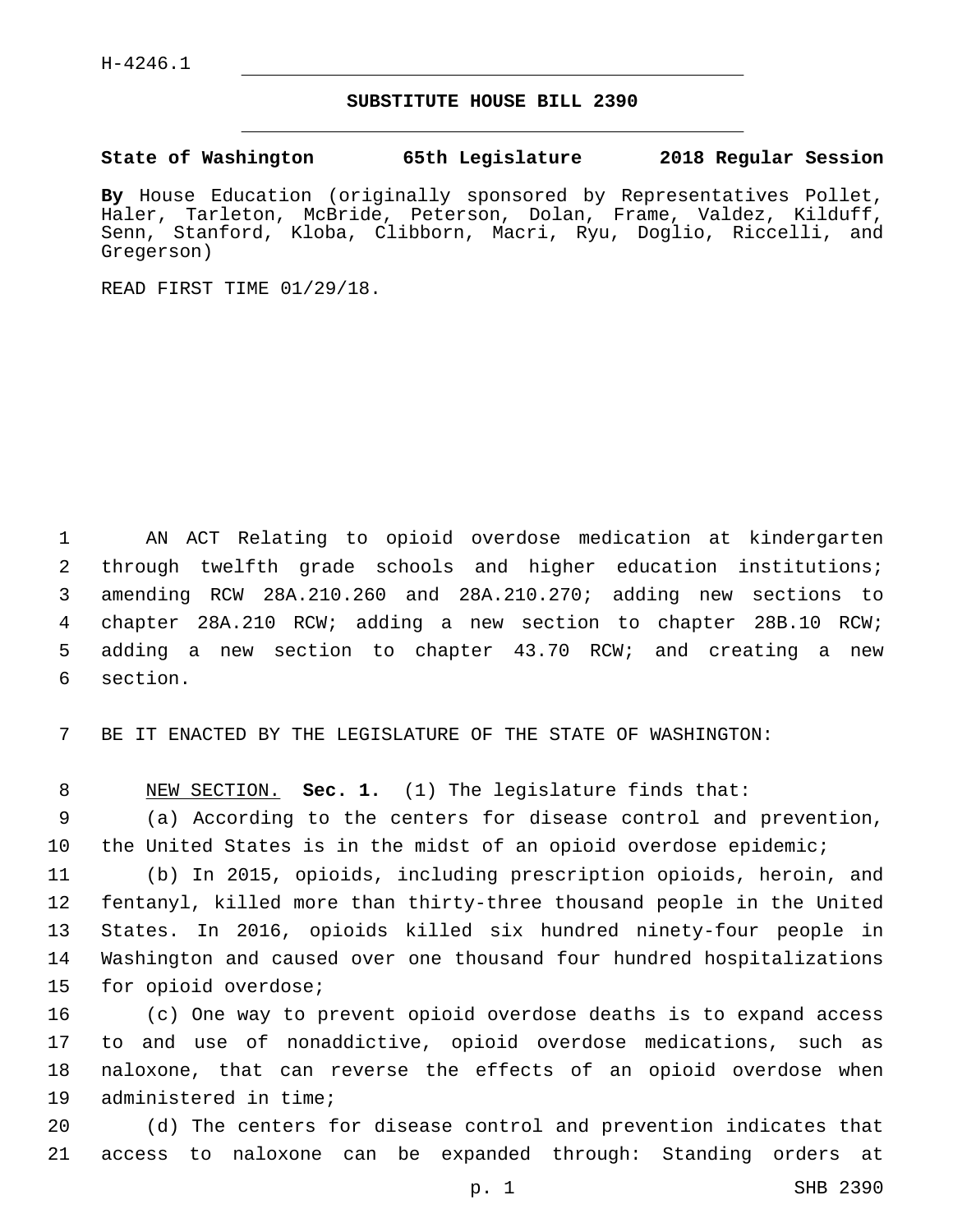pharmacies; distribution through local, community-based 2 organizations; access to and use by law enforcement officials; and training for basic emergency medical service staff on how to administer the drug;4

 (e) In 2016, syringe service programs in Washington distributed three thousand six hundred forty naloxone kits and reported six 7 hundred ninety overdose reversals; and

 (f) It is unknown: How many opioid overdose incidents occur on the property of kindergarten through twelfth grade schools and higher 10 education institutions each year; whether these schools and institutions maintain opioid overdose medication through a standing order for the purpose of assisting a person at risk of experiencing an opioid-related overdose; or whether these schools and institutions train staff to administer opioid overdose medication.

 (2) The legislature recognizes that it has taken steps to respond to the opioid overdose epidemic, including: (a) Permitting health care practitioners to administer, prescribe, and dispense opioid overdose medication to any person who may be present at an overdose; (b) permitting people who may be present at an opioid overdose to possess and administer opioid overdose medication prescribed by an authorized health care practitioner; (c) limiting the liability of practitioners, pharmacists, and other people who possess and administer naloxone; and (d) limiting the liability of people experiencing a drug-related overdose who are in need of medical assistance and people acting in good faith to seek medical assistance for someone experiencing a drug-related overdose.26

 (3) Using its general police power to prescribe laws tending to promote the health and welfare of the people of the state, the 29 legislature intends to:

 (a) Increase access to opioid overdose medication at kindergarten through twelfth grade schools and higher education institutions; and

 (b) Strengthen public health surveillance by requiring collection and reporting of certain opioid overdose-related data.

 NEW SECTION. **Sec. 2.** A new section is added to chapter 28A.210 35 RCW to read as follows:

(1) For the purposes of this section:36

 (a) "Opioid overdose medication" has the meaning provided in RCW 69.41.095;38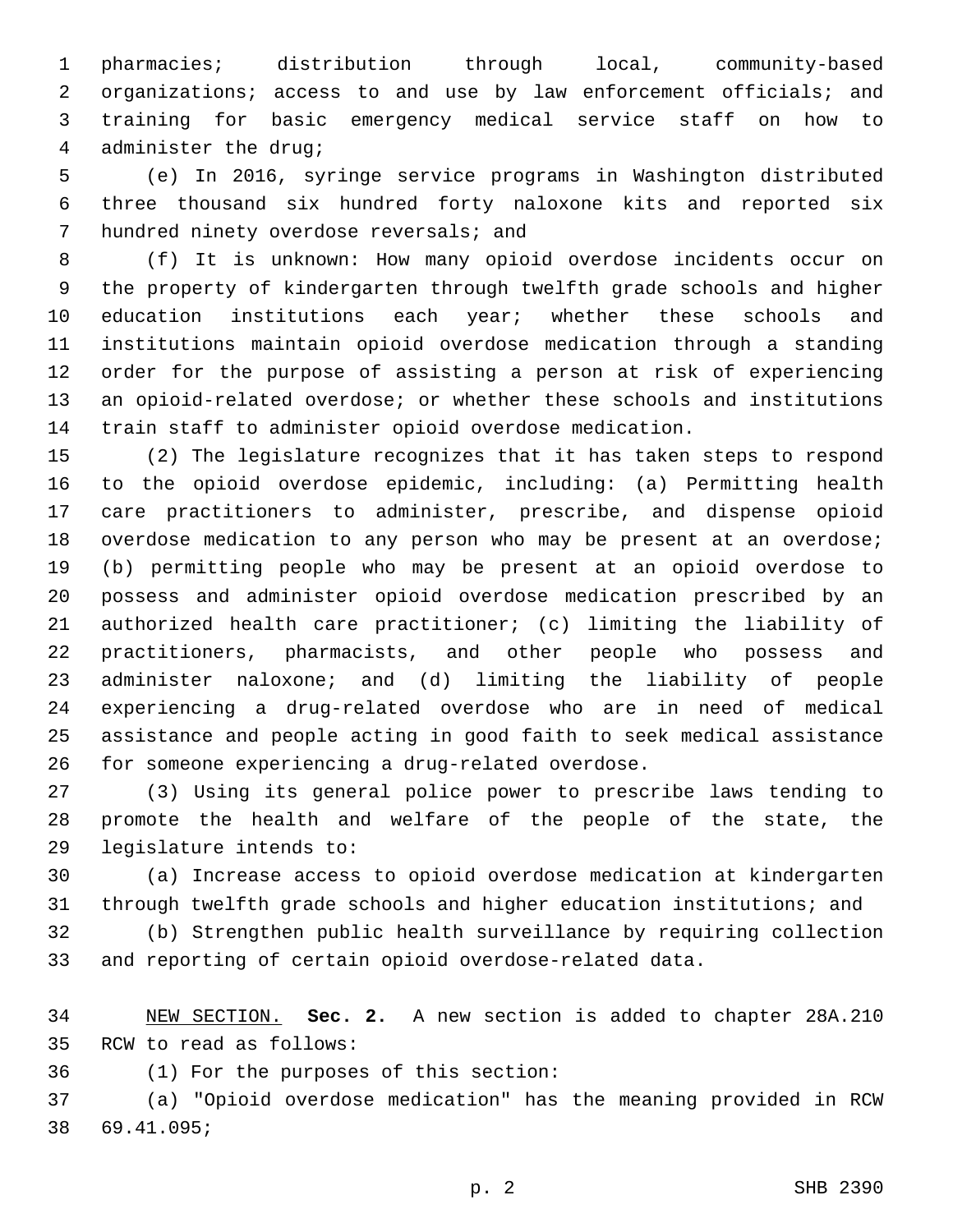(b) "Opioid-related overdose" has the meaning provided in RCW 69.41.095;2

 (c) "School" means a public school, school district, or educational service district with any of grades kindergarten through 5 twelve; and

(d) "Standing order" has the meaning provided in RCW 69.41.095.

 (2)(a)(i) For the purpose of assisting a person at risk of experiencing an opioid-related overdose, a school may obtain and maintain opioid overdose medication through a standing order prescribed and dispensed in accordance with RCW 69.41.095.

 (ii) Each high school is encouraged to obtain and maintain at least one set of opioid overdose medication doses.

 (b) Opioid overdose medication may be obtained from donation sources, but must be maintained and administered in a manner consistent with a standing order issued in accordance with RCW 16 69.41.095.

 (3)(a) The following personnel may distribute or administer the school-owned opioid overdose medication to respond to symptoms of an opioid-related overdose pursuant to a prescription or a standing order issued in accordance with RCW 69.41.095: (i) A school nurse; (ii) a health care professional or trained staff person located at a health care clinic on public school property or under contract with the school district; or (iii) designated trained school personnel.

 (b) Opioid overdose medication may be used on school property, including the school building, playground, and school bus, as well as during field trips or sanctioned excursions away from school property. A school nurse or designated trained school personnel may carry an appropriate supply of school-owned opioid overdose medication on field trips or sanctioned excursions.

 (4) Training for school personnel who have been designated to distribute or administer opioid overdose medication under this section must meet the requirements for training described in section 3 of this act and any rules or guidelines for such training adopted by the office of the superintendent of public instruction. Each high school is encouraged to designate and train at least one school personnel to distribute and administer opioid overdose medication if the high school does not have a full-time school nurse or trained 38 health care clinic staff.

 (5) Annually, beginning September 1, 2019, schools must report the information required by section 8 of this act.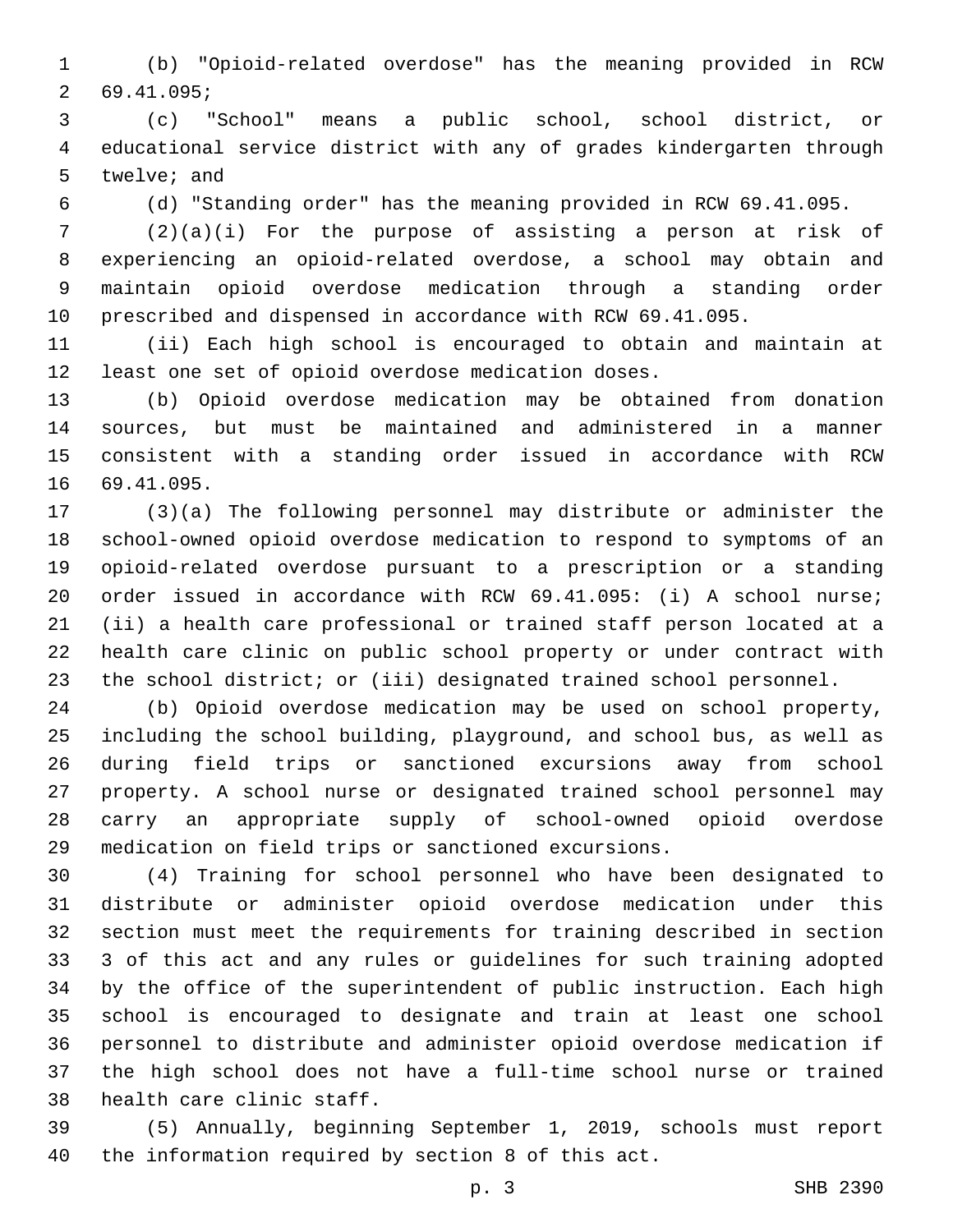(6)(a) The liability of a person or entity who complies with this section and RCW 69.41.095 is limited as described in RCW 69.41.095.

 (b) If a student is injured or harmed due to the administration of opioid overdose medication that a practitioner, as defined in RCW 69.41.095, has prescribed and a pharmacist has dispensed to a school under this section, the practitioner and pharmacist may not be held responsible for the injury unless he or she acted with conscious 8 disregard for safety.

 NEW SECTION. **Sec. 3.** A new section is added to chapter 28A.210 10 RCW to read as follows:

11 (1) For the purposes of this section:

 (a) "Opioid overdose medication" has the meaning provided in RCW 13 69.41.095; and

 (b) "Opioid-related overdose" has the meaning provided in RCW 15 69.41.095.

 (2)(a) To prevent opioid-related overdoses and respond to medical emergencies resulting from overdoses, by the 2018-19 school year, the office of the superintendent of public instruction, in consultation with the department of health, shall develop opioid-related overdose policy guidelines and training requirements for public schools and 21 school districts.

 (b)(i) The opioid-related overdose policy guidelines and training requirements must include information about: The identification of opioid-related overdose symptoms; how to obtain and maintain opioid overdose medication on school property issued through a standing order in accordance with section 2 of this act; the distribution and administration of opioid overdose medication by designated trained school personnel; and sample standing orders for opioid overdose medication.29

 (ii) The opioid-related overdose policy guidelines may: Include recommendations for the storage and labeling of opioid overdose medications that are based on input from relevant health agencies or experts; and allow for opioid-related overdose medications to be obtained, maintained, distributed, and administered by health care professionals and trained staff located at a health care clinic on public school property or under contract with the school district.

 (c) In addition to being offered by the school, training on the distribution or administration of opioid overdose medication that meets the requirements of this subsection (2) may be offered by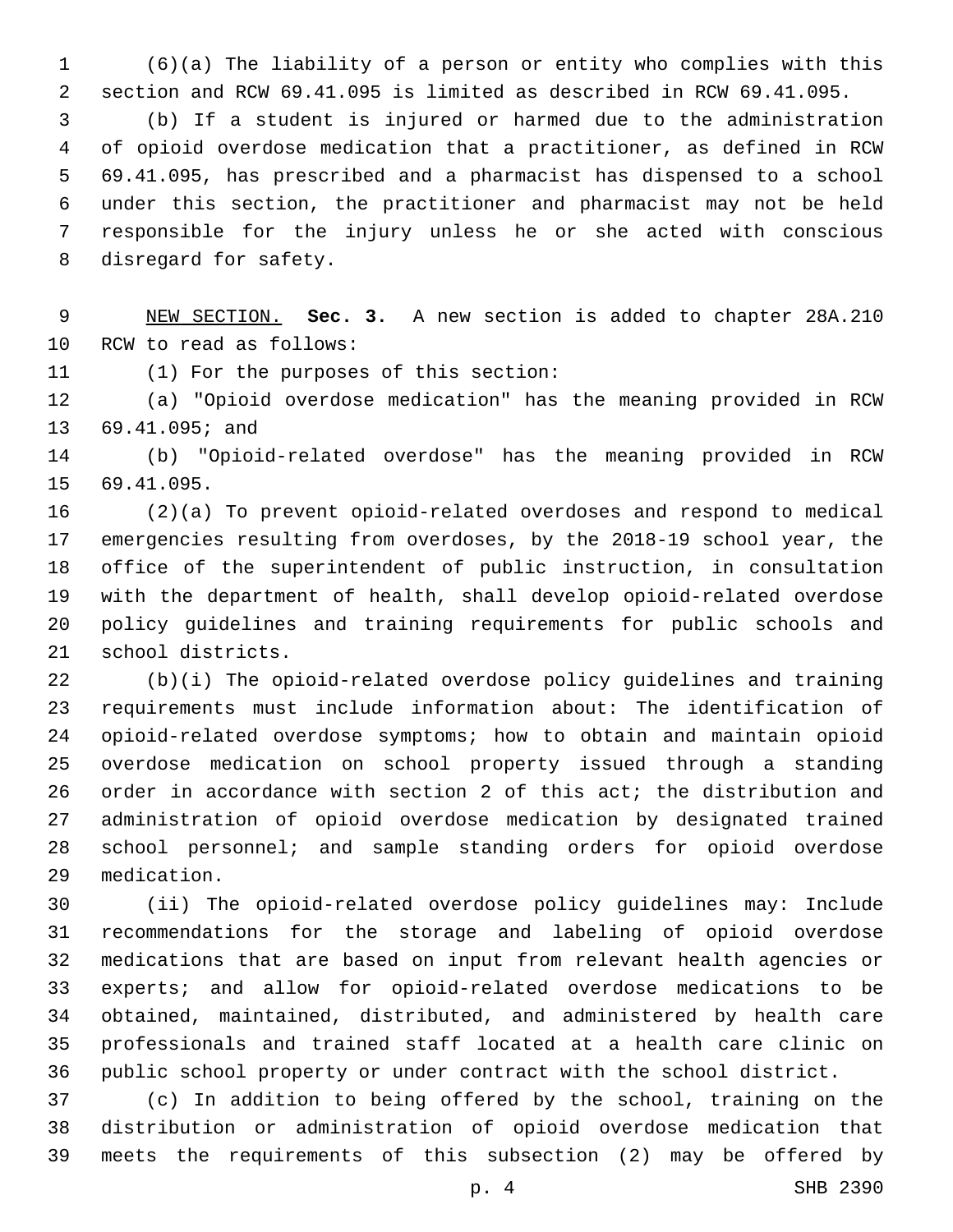nonprofit organizations, higher education institutions, and local 2 public health organizations.

 (3) Beginning January 1, 2019, the following school districts must adopt a policy that meets the requirements of subsection (2) of this section: (a) School districts with a school that obtains, maintains, distributes, or administers opioid overdose medication under section 2 of this act; and (b) school districts with two 8 thousand or more students.

 (4) Subject to the availability of amounts appropriated for this specific purpose, the office of the superintendent of public instruction shall develop and administer a grant program to provide funding to public schools with any of grades kindergarten through twelve and public higher education institutions to train personnel on the administration of opioid overdose medication to respond to symptoms of an opioid-related overdose. The office must publish on its web site a list of annual grant recipients, including award 17 amounts.

 NEW SECTION. **Sec. 4.** A new section is added to chapter 28A.210 19 RCW to read as follows:

 Annually, beginning November 1, 2019, the office of the superintendent of public instruction must coordinate with the department of health to prepare and publish the summaries of opioid-related overdose information required by section 8 of this act.

 **Sec. 5.** RCW 28A.210.260 and 2017 c 186 s 2 are each amended to read as follows:25

26 (1) Public school districts and private schools which conduct any of grades kindergarten through the twelfth grade may provide for the administration of oral medication, topical medication, eye drops, ear drops, or nasal spray, of any nature to students who are in the custody of the school district or school at the time of administration, but are not required to do so by this section, 32 subject to the following conditions:

 $(1+1)$ ) (a) The board of directors of the public school district or the governing board of the private school or, if none, the chief administrator of the private school shall adopt policies which address the designation of employees who may administer oral medications, topical medications, eye drops, ear drops, or nasal spray to students, the acquisition of parent requests and

p. 5 SHB 2390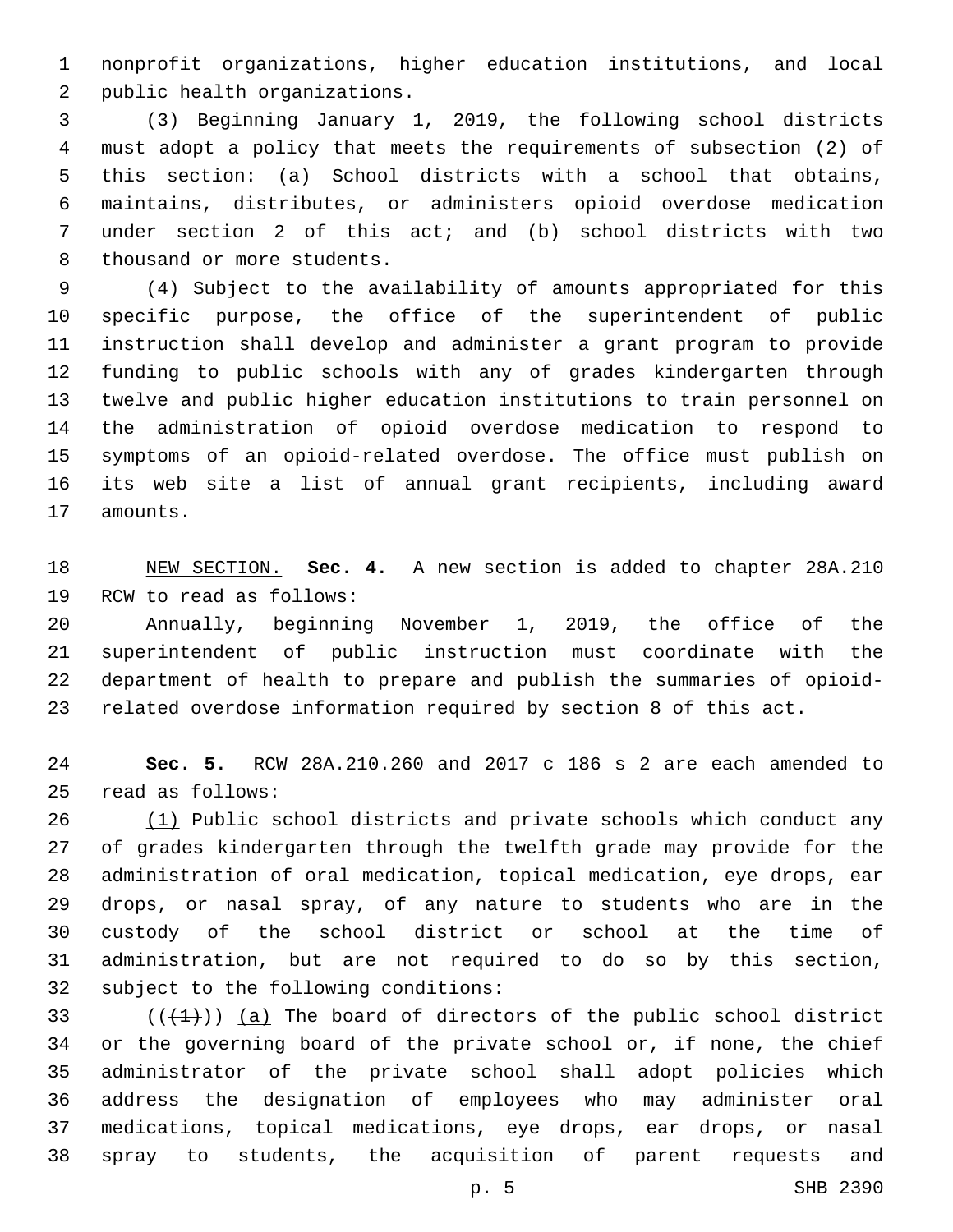instructions, and the acquisition of requests from licensed health professionals prescribing within the scope of their prescriptive authority and instructions regarding students who require medication for more than fifteen consecutive school days, the identification of the medication to be administered, the means of safekeeping medications with special attention given to the safeguarding of legend drugs as defined in chapter 69.41 RCW, and the means of maintaining a record of the administration of such medication;

9  $((+2)^{n})$  (b) The board of directors shall seek advice from one or more licensed physicians or nurses in the course of developing the 11 foregoing policies;

 $((+3+))$   $(c)$  The public school district or private school is in receipt of a written, current and unexpired request from a parent, or a legal guardian, or other person having legal control over the student to administer the medication to the student;

 (( $(4)$ )) (d) The public school district or the private school is 17 in receipt of  $((+a))$ : (i) A written, current and unexpired request from a licensed health professional prescribing within the scope of his or her prescriptive authority for administration of the medication, as there exists a valid health reason which makes administration of such medication advisable during the hours when school is in session or the hours in which the student is under the 23 supervision of school officials( $(\tau)$ ); and ( $(\overline{(b)})$ ) (ii) written, current and unexpired instructions from such licensed health professional prescribing within the scope of his or her prescriptive authority regarding the administration of prescribed medication to students who require medication for more than fifteen consecutive 28 workdays;

 $((+5+))$  (e) The medication is administered by an employee designated by or pursuant to the policies adopted pursuant to (a) of 31 this subsection  $((+1)$  of this section)) and in substantial compliance with the prescription of a licensed health professional prescribing within the scope of his or her prescriptive authority or the written 34 instructions provided pursuant to  $(d)$  of this subsection  $((4)$  of 35 this section)). If a school nurse is on the premises, a nasal spray that is a legend drug or a controlled substance must be administered by the school nurse. If no school nurse is on the premises, a nasal spray that is a legend drug or a controlled substance may be administered by a trained school employee or parent-designated adult who is not a school nurse. The board of directors shall allow school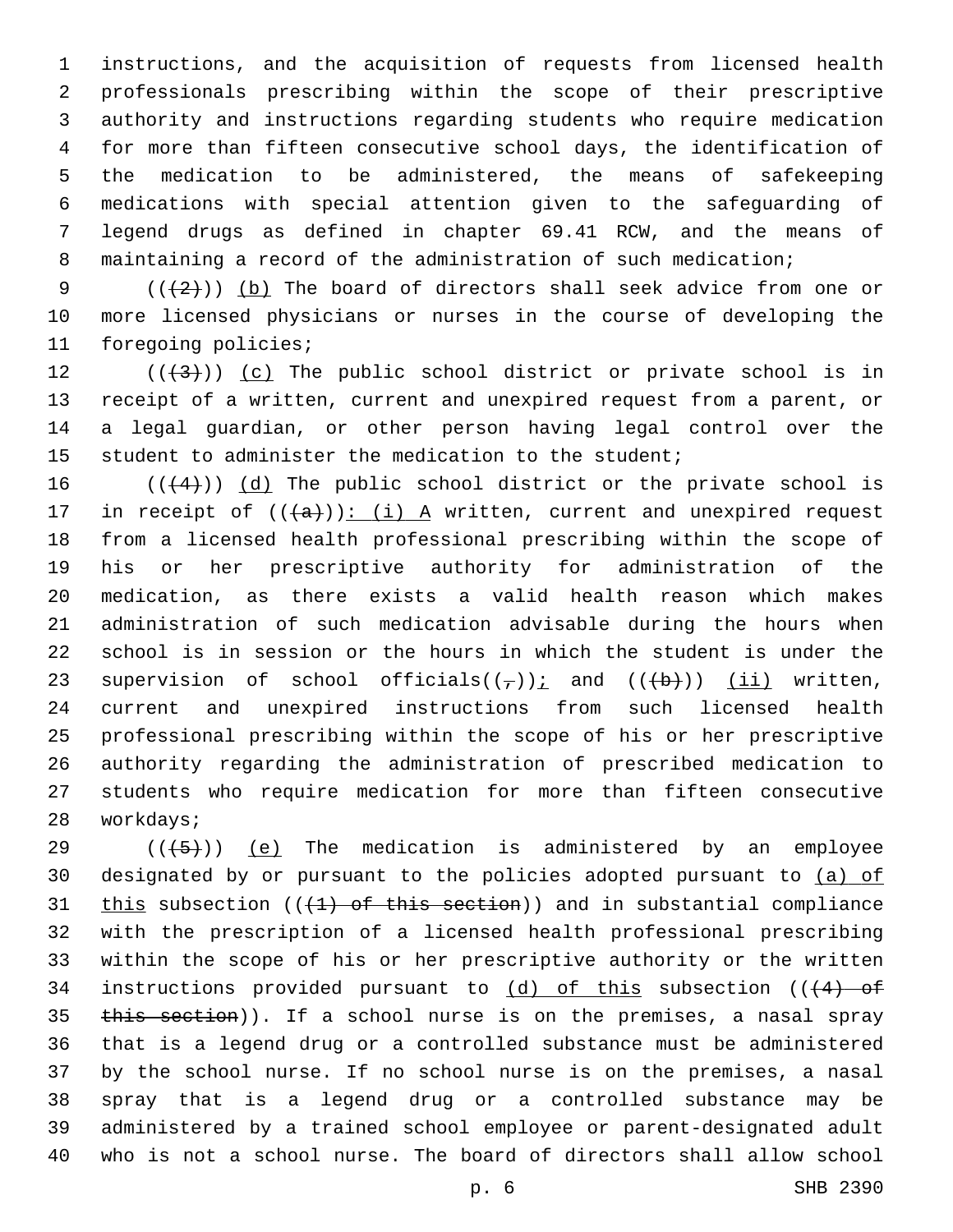personnel, who have received appropriate training and volunteered for such training, to administer a nasal spray that is a legend drug or a controlled substance. After a school employee who is not a school nurse administers a nasal spray that is a legend drug or a controlled substance, the employee shall summon emergency medical assistance as soon as practicable;6

 (( $(6)$ )) (f) The medication is first examined by the employee administering the same to determine in his or her judgment that it appears to be in the original container and to be properly labeled; 10 and

 $((+7+))$  (g) The board of directors shall designate a professional person licensed pursuant to chapter 18.71 RCW or chapter 18.79 RCW as it applies to registered nurses and advanced registered nurse practitioners, to delegate to, train, and supervise the designated school district personnel in proper medication procedures;

16 (((8)(a) For the purposes of this section, "parent-designated 17 adult" means a volunteer, who may be a school district employee, who receives additional training from a health care professional or 19 expert in epileptic seizure care selected by the parents, and who provides care for the child consistent with the individual health  $p$  $\text{tan}$ .

 (b)) (h) To be eligible to be a parent-designated adult, a school district employee not licensed under chapter 18.79 RCW must file, without coercion by the employer, a voluntary written, current, and unexpired letter of intent stating the employee's willingness to be a parent-designated adult. If a school employee who is not licensed under chapter 18.79 RCW chooses not to file a letter under this section, the employee shall not be subject to any employer reprisal or disciplinary action for refusing to file a letter;

 $((+9+))$  (i) The board of directors shall designate a professional person licensed under chapter 18.71, 18.57, or 18.79 RCW as it applies to registered nurses and advanced registered nurse practitioners, to consult and coordinate with the student's parents and health care provider, and train and supervise the appropriate school district personnel in proper procedures for care for students with epilepsy to ensure a safe, therapeutic learning environment. Training may also be provided by an epilepsy educator who is nationally certified. Parent-designated adults who are school employees are required to receive the training provided under this subsection. Parent-designated adults who are not school employees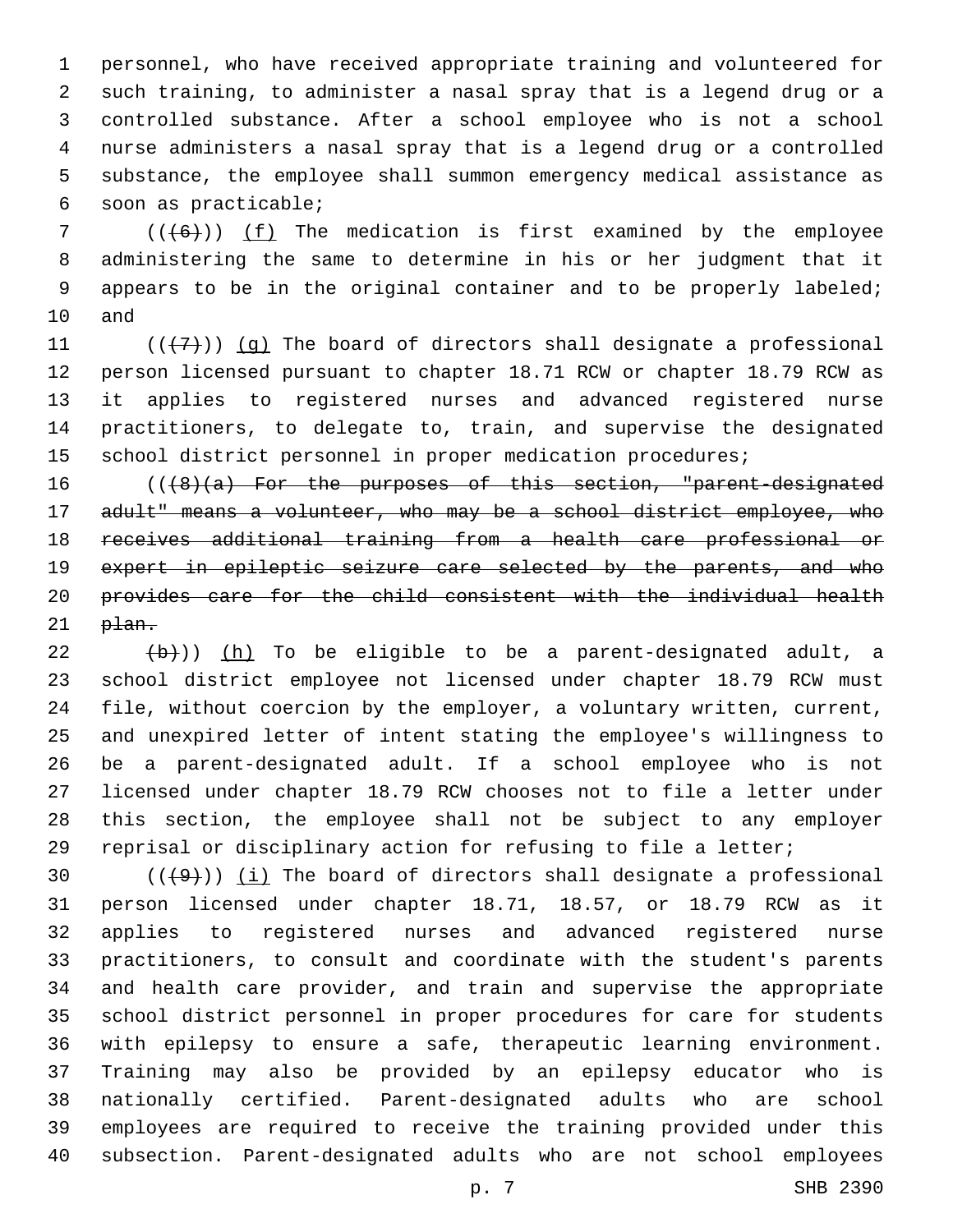must show evidence of comparable training. The parent-designated adult must also receive additional training as established in 3 subsection  $((+8)(a))$   $(2)$  of this section for the additional care the parents have authorized the parent-designated adult to provide. The professional person designated under this subsection is not responsible for the supervision of the parent-designated adult for those procedures that are authorized by the parents;

8 (( $(10)$ )) (j) This section does not apply to topical sunscreen products regulated by the United States food and drug administration for over-the-counter use. Provisions related to possession and application of topical sunscreen products are in RCW 28A.210.278; and (k) This section does not apply to opioid overdose medication. Provisions related to maintenance and administration of opioid 14 overdose medication are in section 2 of this act.

 (2) For the purposes of this section, "parent-designated adult" 16 means a volunteer, who may be a school district employee, who receives additional training from a health care professional or expert in epileptic seizure care selected by the parents, and who provides care for the child consistent with the individual health plan.

 **Sec. 6.** RCW 28A.210.270 and 2013 c 180 s 2 are each amended to read as follows:22

 (1) In the event a school employee administers oral medication, topical medication, eye drops, ear drops, or nasal spray to a student pursuant to RCW 28A.210.260 in substantial compliance with the prescription of the student's licensed health professional prescribing within the scope of the professional's prescriptive authority or the written instructions provided pursuant to RCW 29 28A.210.260 $((+4))$   $(1)(d)$ , and the other conditions set forth in RCW 28A.210.260 have been substantially complied with, then the employee, the employee's school district or school of employment, and the members of the governing board and chief administrator thereof shall not be liable in any criminal action or for civil damages in their individual or marital or governmental or corporate or other capacities as a result of the administration of the medication.

 (2) The administration of oral medication, topical medication, eye drops, ear drops, or nasal spray to any student pursuant to RCW 28A.210.260 may be discontinued by a public school district or private school and the school district or school, its employees, its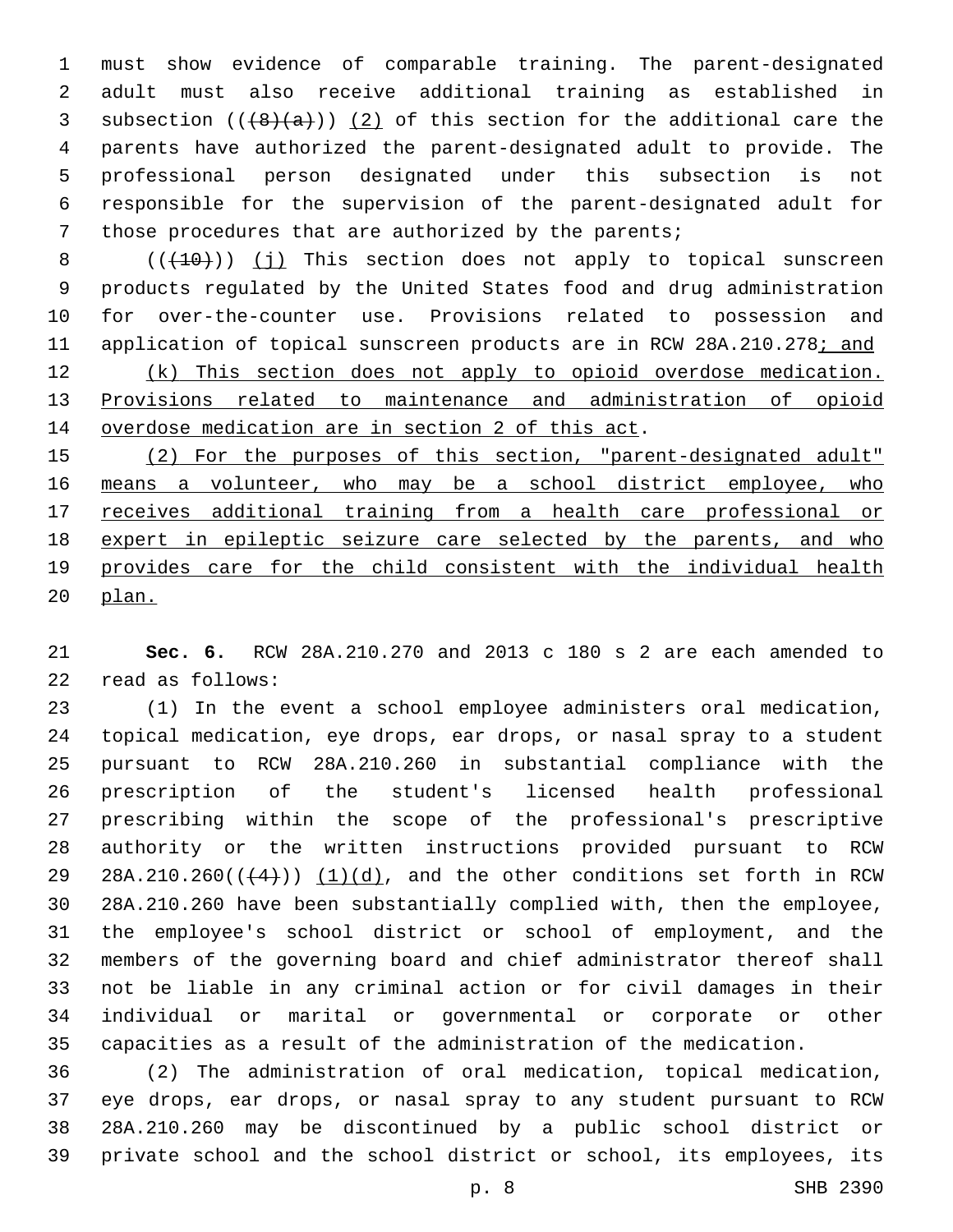chief administrator, and members of its governing board shall not be liable in any criminal action or for civil damages in their governmental or corporate or individual or marital or other capacities as a result of the discontinuance of such administration: PROVIDED, That the chief administrator of the public school district or private school, or his or her designee, has first provided actual notice orally or in writing in advance of the date of discontinuance to a parent or legal guardian of the student or other person having 9 legal control over the student.

 NEW SECTION. **Sec. 7.** A new section is added to chapter 28B.10 11 RCW to read as follows:

12 (1) For the purposes of this section:

 (a) "Opioid overdose medication" has the meaning provided in RCW 14 69.41.095; and

 (b) "Opioid-related overdose" has the meaning provided in RCW 16 69.41.095.

 (2) By the beginning of the 2018-19 academic year, a public institution of higher education with a residence hall housing at least one hundred students must develop a plan: (a) For the maintenance and administration of opioid overdose medication in and around the residence hall; and (b) for the training of designated personnel to administer opioid overdose medication to respond to symptoms of an opioid-related overdose. The plan may identify: The 24 ratio of residents to opioid overdose medication doses; the designated trained personnel, who may include residence hall 26 advisers; and whether the designated trained personnel covers more 27 than one residence hall.

 (3) Annually, beginning September 1, 2019, public institutions of higher education must report the information required by section 8 of 30 this act.

 NEW SECTION. **Sec. 8.** A new section is added to chapter 43.70 32 RCW to read as follows:

 (1) Annually, beginning September 1, 2019, as required by sections 2 and 7 of this act, public schools with any of grades kindergarten through twelve and public institutions of higher education must report to the office of the superintendent of public instruction, the department of health, and their local health 38 department the following information: